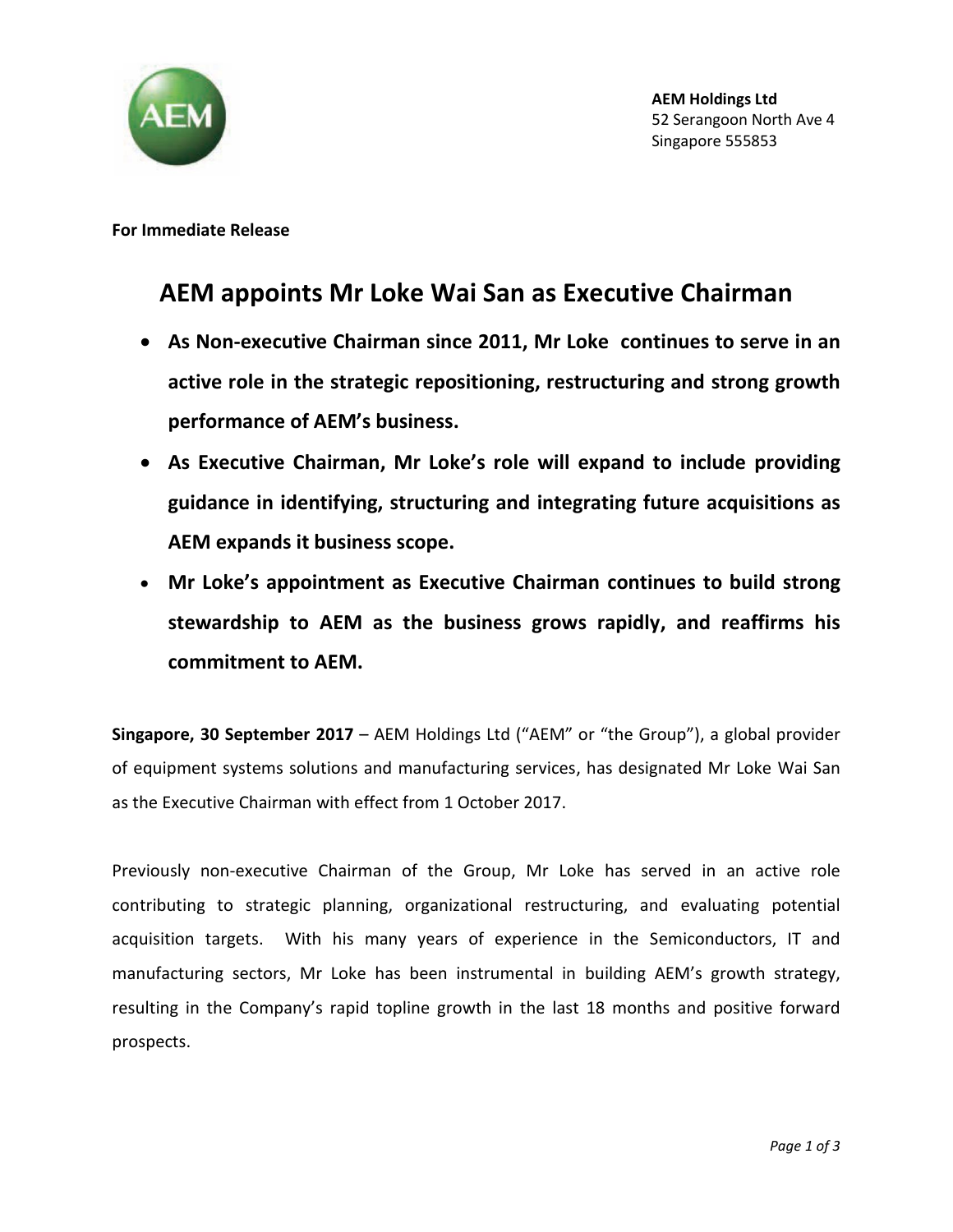

**AEM Holdings Ltd** 52 Serangoon North Ave 4 Singapore 555853

Mr. Loke has also engaged actively in AEM's previously announced acquisitions initiatives, helping the Company to identify and engage with synergistic acquisitions to expand AEM's revenue portfolio to new verticals and customers. Mr. Loke's involvement with this program has led to the acquisition of InspiRain Pte Ltd announced today.

As Executive Chairman, Mr Loke's role and time commitment to AEM will expand. With his experience in many cross-border private equity investments, he will provide much-needed guidance, not just in strategic planning, but also in ensuring smooth integration of InspiRain and future acquired entities into AEM.

Mr Loke is concurrently the Managing Director of Novo Tellus Capital Partners and led Novo Tellus PE Fund I's investment in AEM. Mr Loke's appointment as the Executive Chairman reaffirms his continuing commitment to supporting AEM outside the context of Novo Tellus' investment.

Mr. Charles Cher, AEM's Group CEO, commented, "We welcome Mr Loke Wai San's expanded roles as Executive Chairman. He has delivered key contributions to AEM's turnaround and subsequent strong growth since his investment into the company, and he will provide expanded capacities for AEM's leadership as our business continues to grow in scale. With this designation as Executive Chairman, he reaffirms his commitment in AEM's future."

- End -